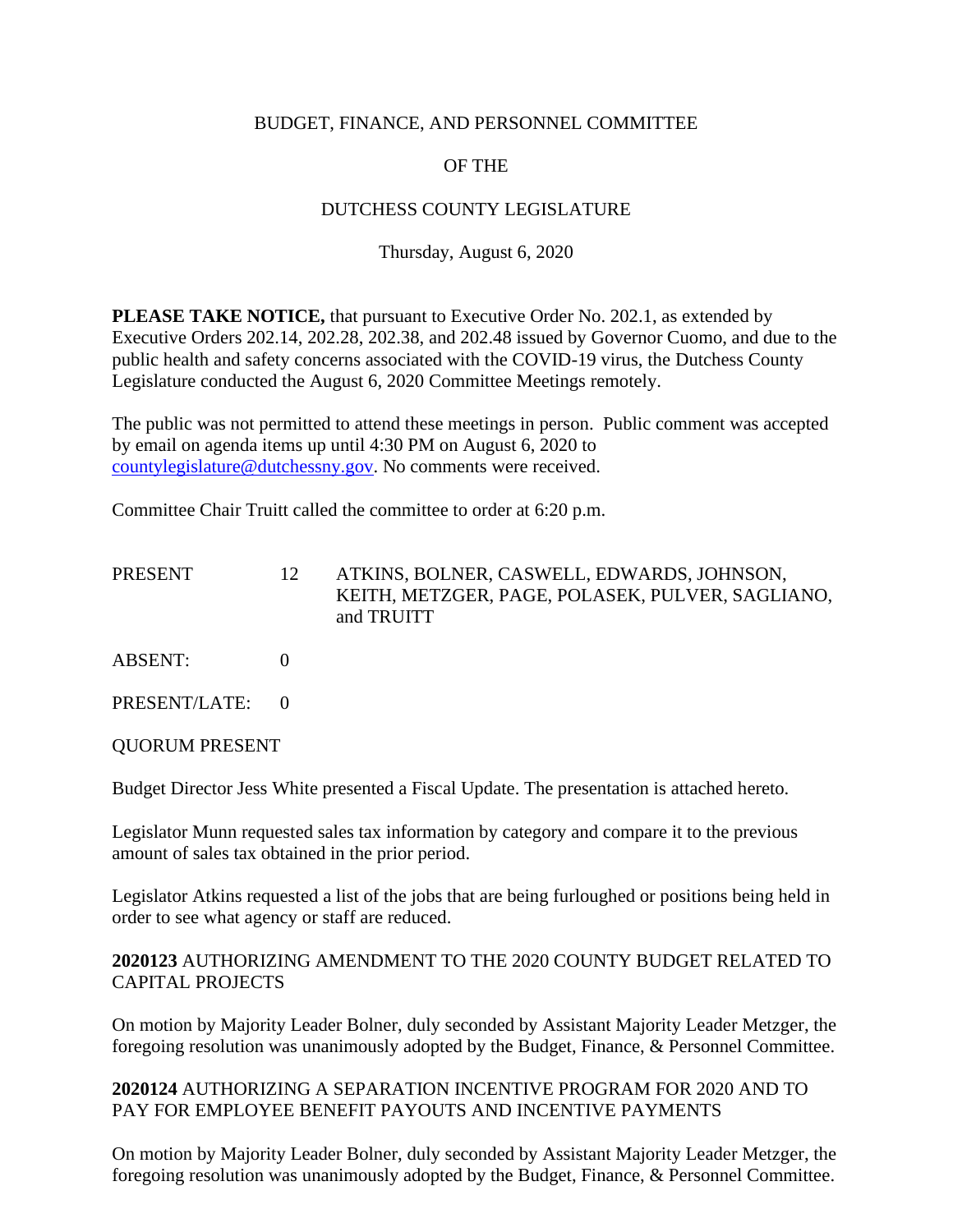### **2020126** GRANTING SICK LEAVE AT HALF PAY TO DAVID M. KOWALSKI, AN EMPLOYEE OF THE DUTCHESS COUNTY SHERIFF'S OFFICE, CORRECTION DIVISION

On motion by Majority Leader Bolner, duly seconded by Assistant Majority Leader Metzger, the foregoing resolution was unanimously adopted by the Budget, Finance, & Personnel Committee.

**2020127** GRANTING SICK LEAVE AT HALF PAY TO SHEREE F. GREEN, AN EMPLOYEE OF THE DUTCHESS COUNTY SHERIFF'S OFFICE, CORRECTION DIVISION

On motion by Majority Leader Bolner, duly seconded by Assistant Majority Leader Metzger, the foregoing resolution was unanimously adopted by the Budget, Finance, & Personnel Committee.

On motion by Minority Leader Edwards, duly seconded by Chair Pulver, resolution **2020115** REQUESTING A FEASIBILITY STUDY FOR THE DEVELOPMENT OF A YOUTH COURT OR YOUTH RESTORATIVE JUSTICE PROGRAM was unanimously removed from the table.

On motion by Minority Leader Edwards, duly seconded by Chair Pulver, resolution **2020115** REQUESTING A FEASIBILITY STUDY FOR THE DEVELOPMENT OF A YOUTH COURT OR YOUTH RESTORATIVE JUSTICE PROGRAM was unanimously moved from the Budget, Finance, and Personnel Committee to the Family and Human Services Committee

There being no further business the meeting was adjourned.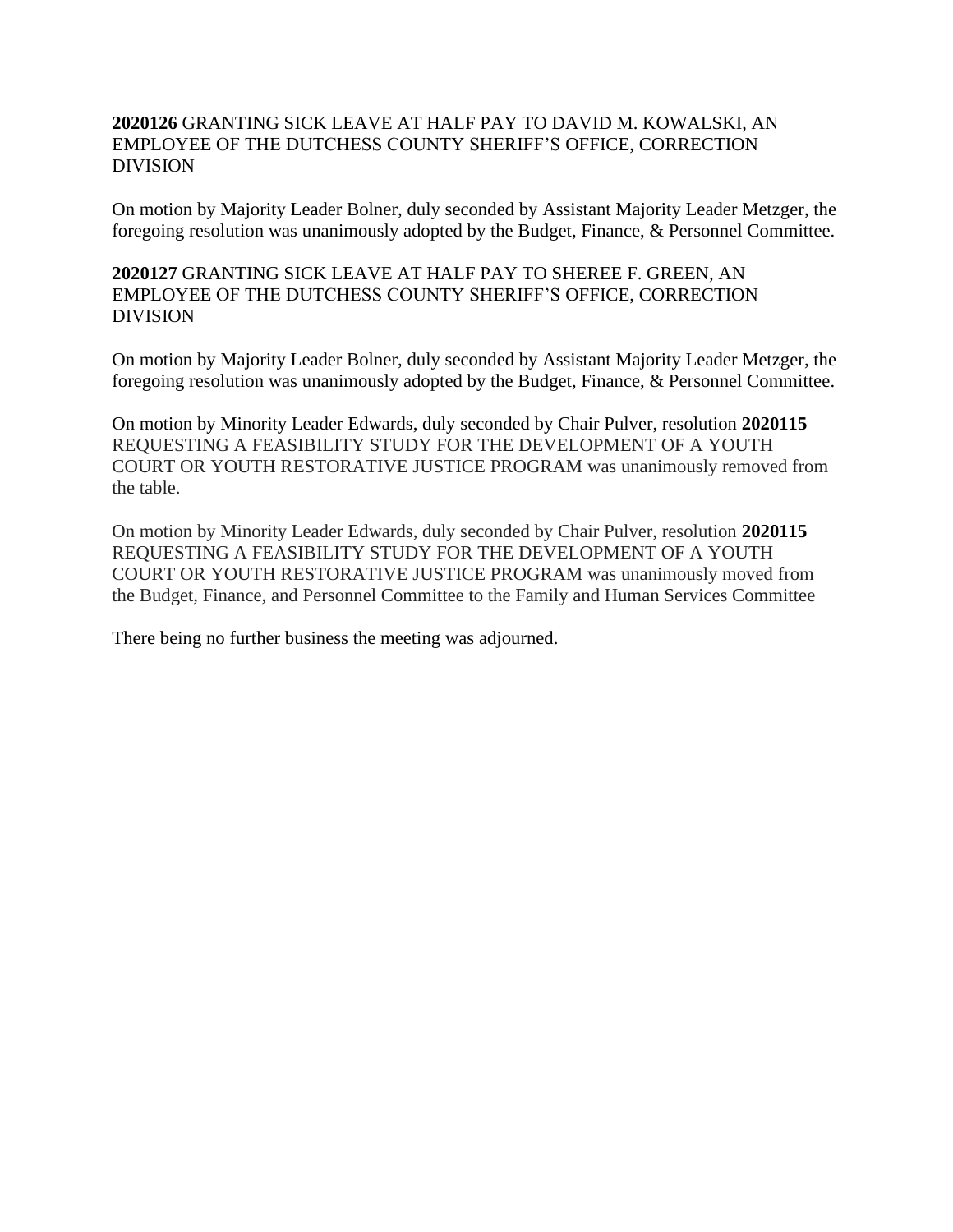

## Fiscal Update

o Sales tax projected COVID-19 Impact \$20-\$40M o Down 11.5% Overall YTD o Down 17% for the Quarter Other Revenue: o Casino Revenue projected down \$1 million o Hotel Tax projected down \$2 million- 80% second qtr

o County Clerk Revenue projected down almost \$1M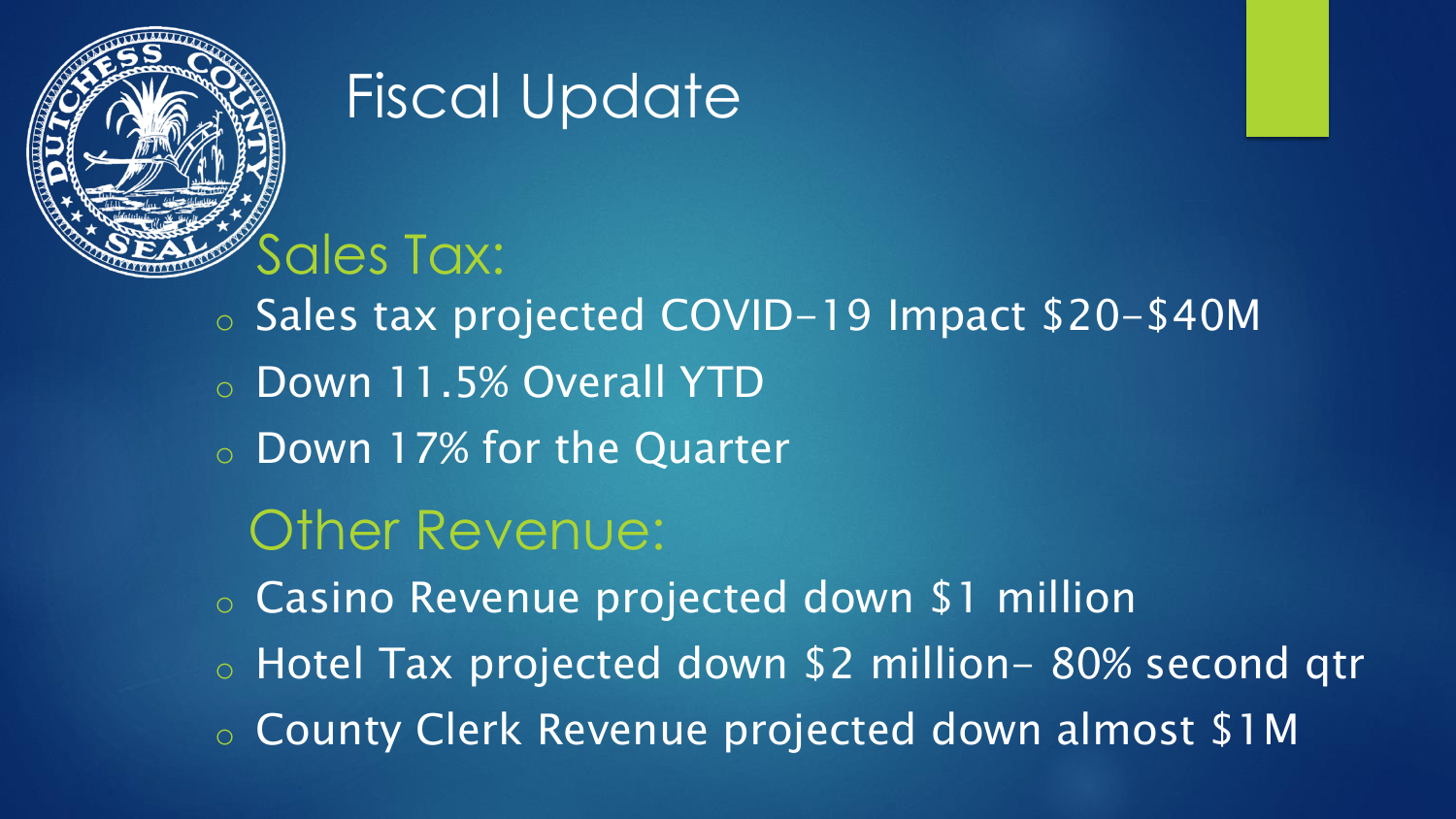

## Fiscal Update

o Seeing a hold back on State Aid- \$15M vs. \$24M o State Aid reductions will depend on Federal Aid o HEROES vs HEALS \$3.5T vs. \$1T o HEALS- no new direct funding for revenue loss ◦ CARES Act funding loss replacement- Have to share 25% with counties or lower levels State Aid Federal Aid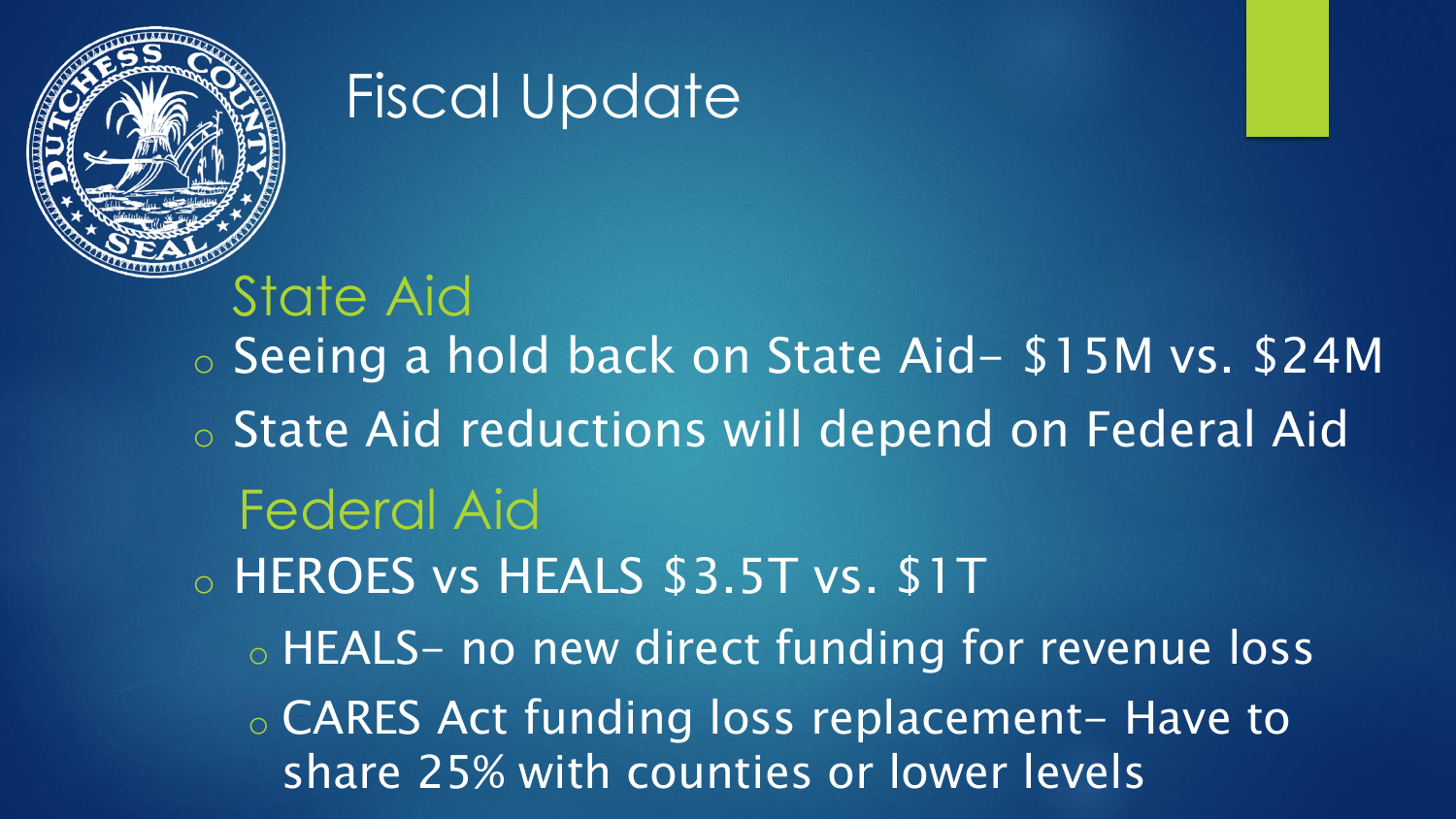

# Fiscal Update

### 2020 County Savings \$10-\$15M:

- o Holding positions vacant- Net \$3.1M over budgeted vacancy factor
- o Related Fringe and taxes- Net \$1.3M
- o Voluntary Furlough- \$275K
- o DCFS eFMAP rate increase- \$3.9M
- o DBCH- \$1M Pre-School Special Education
- o Planning- \$1.6M Tourism, LDC, MIG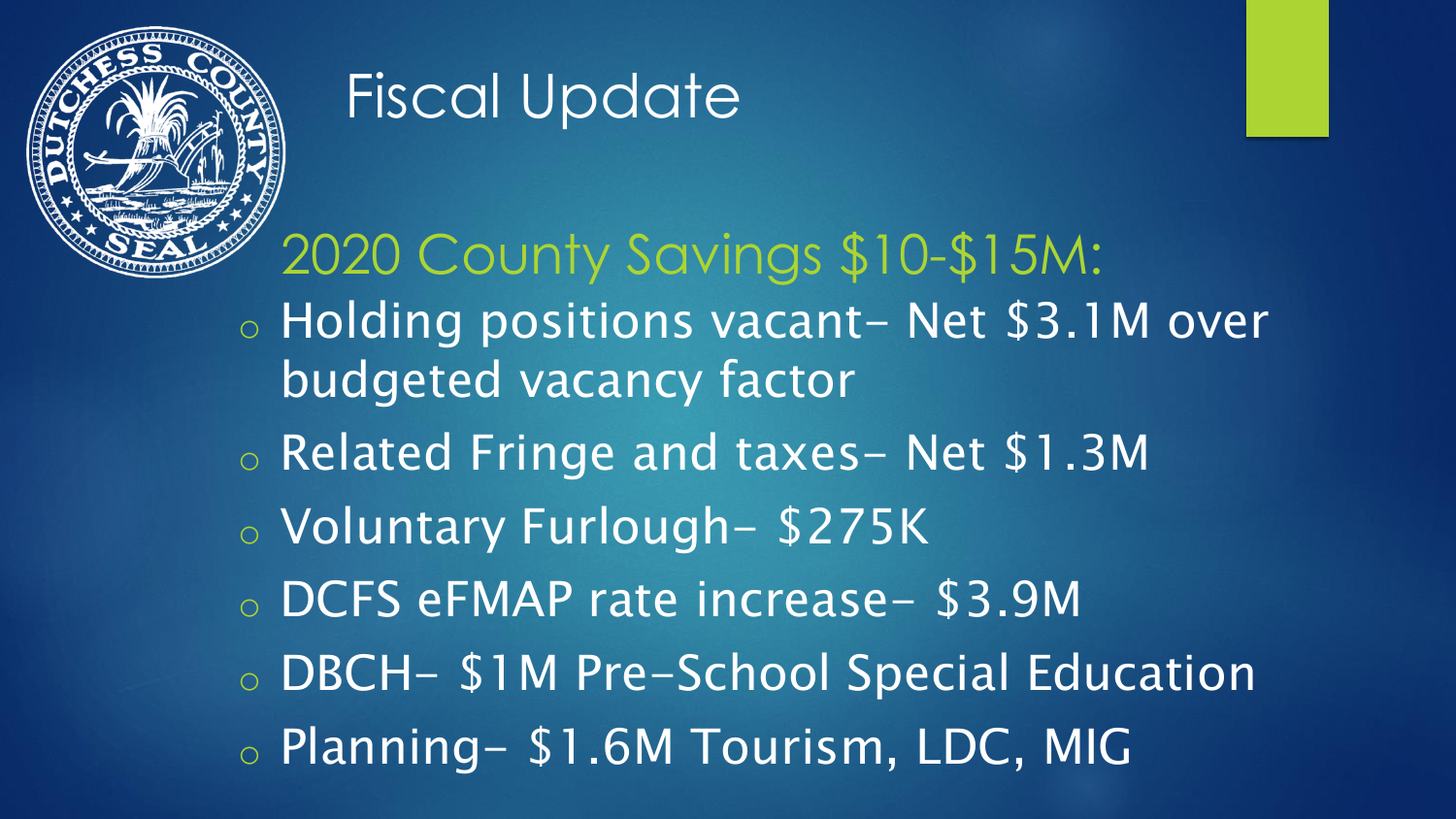#### **Hussing, Laura**

**From: Sent: To: Cc: Subject: Attachments:**

Morris, Carolyn Friday, August 7, <sup>2020</sup> 11:31 AM Wager, Leigh Hussing, Laura FW: Sales tax by category Sales Tax Information lnquiry.pdf

Please file, and put with your minutes

*Carolyn Morris Clerk Dutchess County Legislature* 22 Market Street Poughkeepsie, New York 12601 Tel: (845) 486-2100 •Fax: (845) 486-2113

OFFICIAL AMERICAN FLAG DISPOSAL SITE



**From:** White, Jessica <sup>&</sup>lt;jwhite@dutchessny.gov<sup>&</sup>gt; **Sent:** Friday, August 7, 2020 <sup>10</sup>:<sup>24</sup> AM To: Morris, Carolyn <cmorris@dutchessny.gov> **Cc:** Wager, Leigh <lwager@dutchessny.gov>

**Subject:** Sales tax by category

Here is the sales tax comparison by area for the period March-May <sup>2019</sup> vs. <sup>2020</sup> as requested.

Regards, Jess

**Jessica White Budget Director Dutchess County Budget Office** 22 Market Street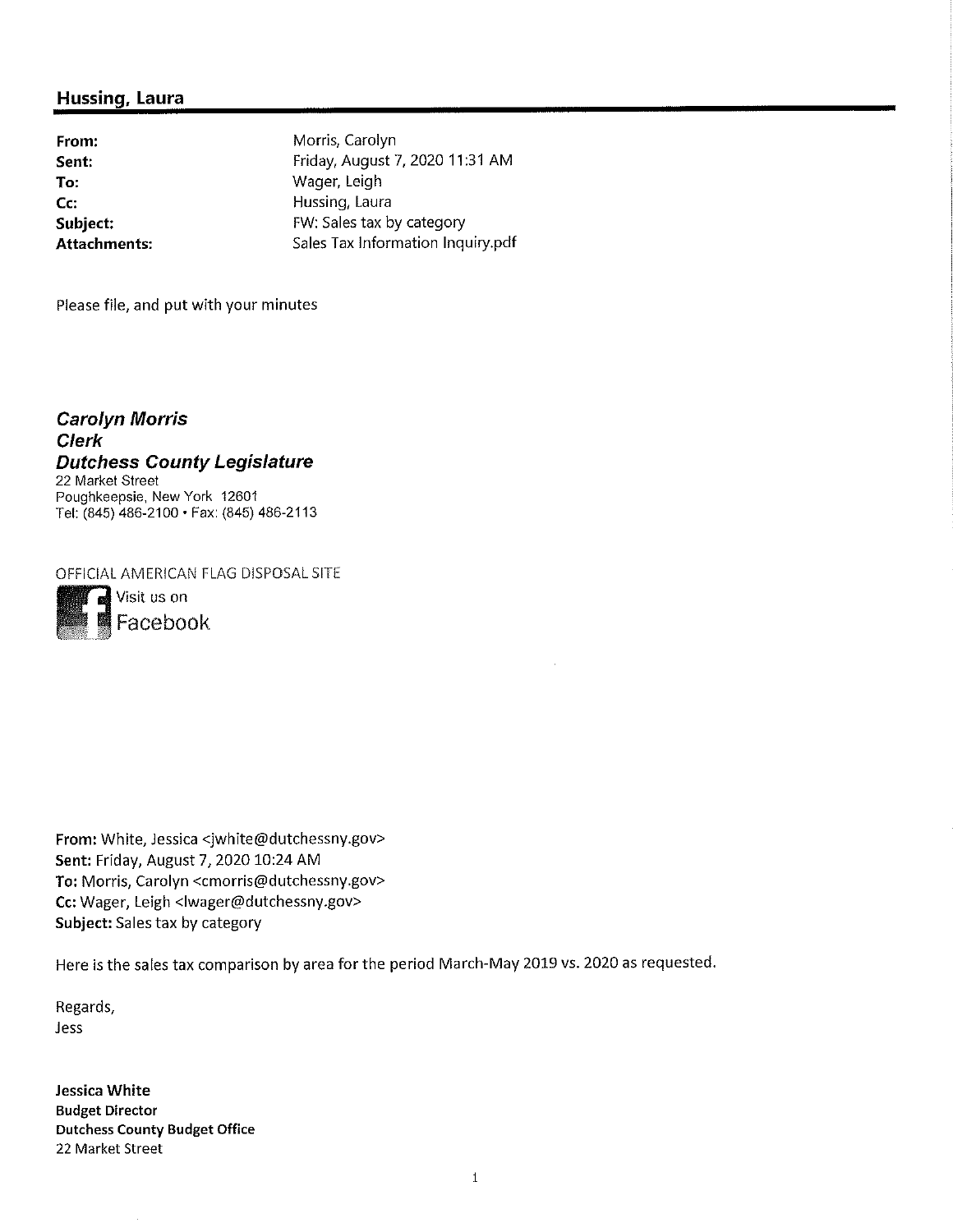Poughkeepsie, NY 12601 Phone: 845-486-2010 Fax: 845-486-2021 Email: jwhite@dutchessny.gov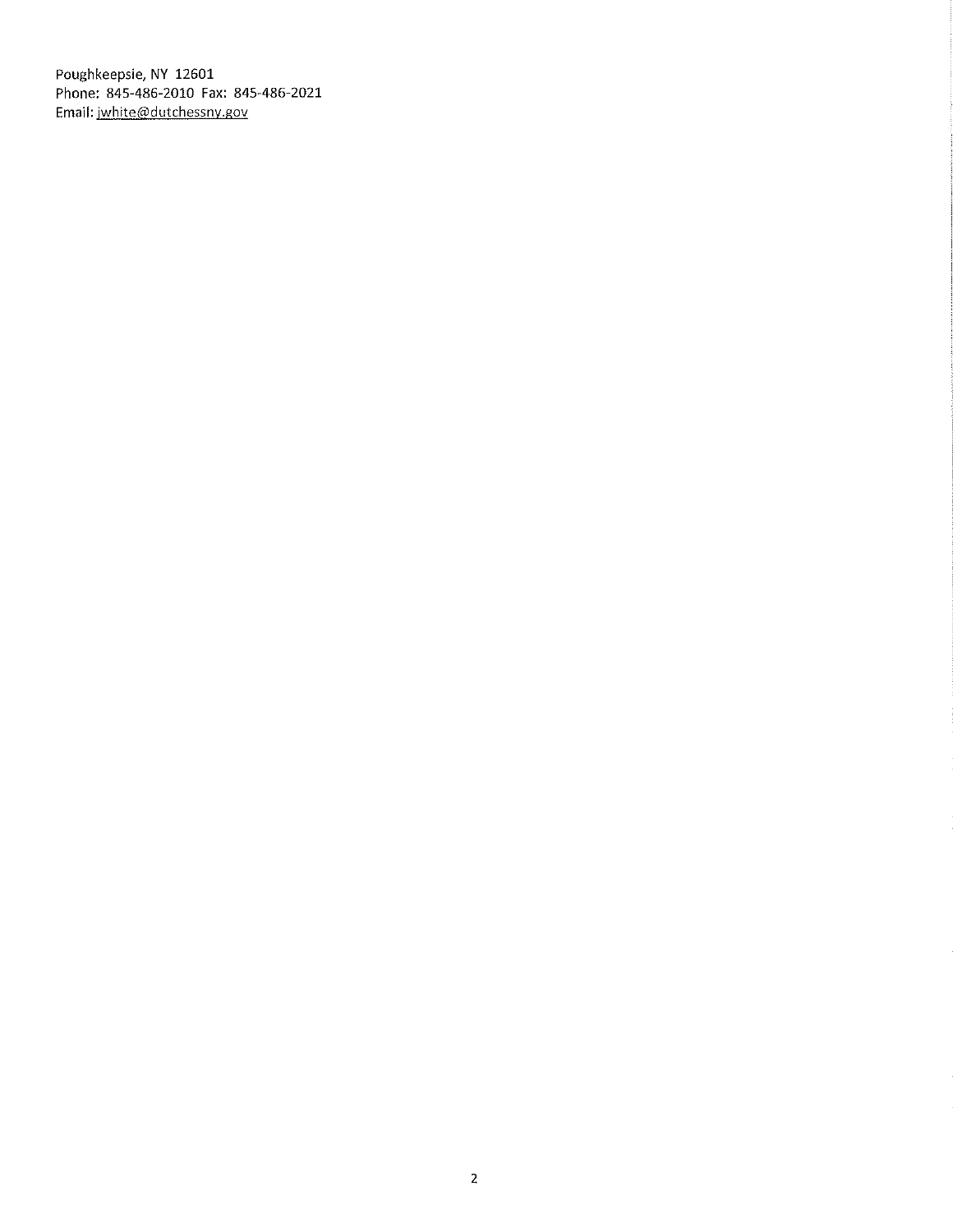### Sales Tax Information

| Description                                               | March-May 2019 | March-May 2020 | Change   |
|-----------------------------------------------------------|----------------|----------------|----------|
| 4541 Electronic Shopping and Mail-Order Houses            | 39,424,630     | 101,522,716    | 157.5%   |
| 4411 Automobile Dealers                                   | 168,598,413    | 95,400,333     | $-43.4%$ |
| 4441 Building Material & Supplies Dealers                 | 85,621,582     | 89,151,151     | 4.1%     |
| 5415 Computer Systems Design and Related Services         | 37,112,575     | 69,021,787     | 86.0%    |
| 7225 Restaurants & Other Eating Places                    | 117,400,908    | 66,207,333     | $-43.6%$ |
| 4471 Gasoline Stations                                    | 90,475,543     | 59,454,648     | $-34.3%$ |
| 4523 General Merchandise Stores                           | 53,888,697     | 56,244,050     | 4.4%     |
| 4451 Grocery Stores                                       | 49,349,797     | 51,960,433     | 5.3%     |
| 5173 Wired and Wireless Telecom Carriers                  | 35,070,997     | 32,744,786     | $-6.6%$  |
| 2211 Electric Power Generation, Transmission & Distribute | 28,121,784     | 32,467,399     | 15.5%    |
| 4539 Other Misc Store Retailers                           | 29,875,376     | 29,383,669     | $-1.6%$  |
| 8111 Automotive Repair and Maintenance                    | 37,602,392     | 24,753,103     | $-34.2%$ |
| 9261 Administration of economic programs                  | 37,622,514     | 16,508,926     | $-56.1%$ |
| 7211 Traveler Accomodation                                | 20,000,482     | 6,101,540      | $-69.5%$ |

 $\label{eq:2.1} \frac{1}{\sqrt{2}}\int_{\mathbb{R}^3}\frac{1}{\sqrt{2}}\left(\frac{1}{\sqrt{2}}\right)^2\frac{1}{\sqrt{2}}\left(\frac{1}{\sqrt{2}}\right)^2\frac{1}{\sqrt{2}}\int_{\mathbb{R}^3}\frac{1}{\sqrt{2}}\frac{1}{\sqrt{2}}\frac{1}{\sqrt{2}}\frac{1}{\sqrt{2}}\frac{1}{\sqrt{2}}\int_{\mathbb{R}^3}\frac{1}{\sqrt{2}}\frac{1}{\sqrt{2}}\frac{1}{\sqrt{2}}\frac{1}{\sqrt{2}}\frac{1}{\sqrt{2}}\int_{\mathbb$ 

 $\mathbf{z}$  and  $\mathbf{z}$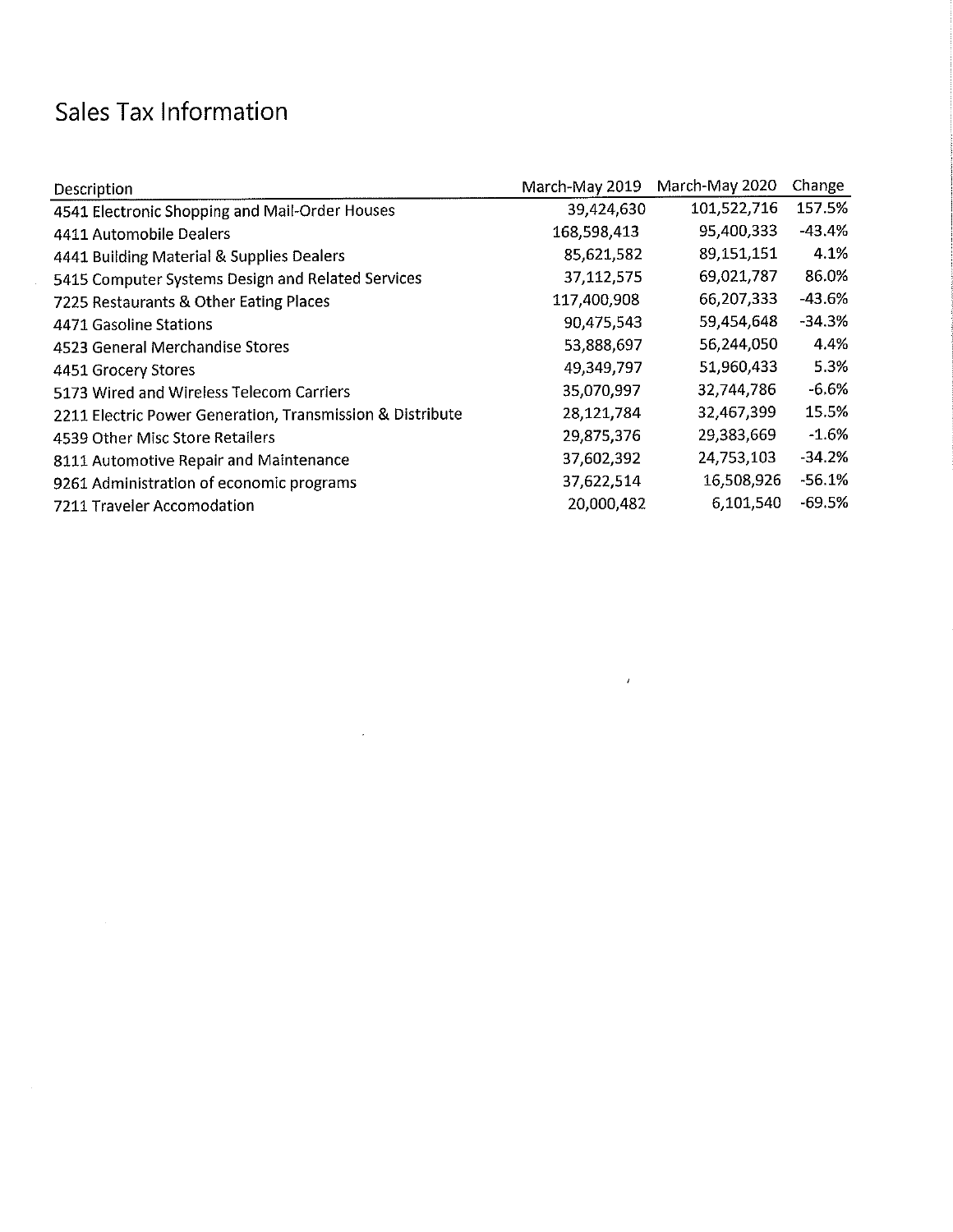#### **Hussing, Laura**

| From:        | White, Jessica                                                                        |
|--------------|---------------------------------------------------------------------------------------|
| Sent:        | Wednesday, August 19, 2020 3:16 PM                                                    |
| To:          | Hussing, Laura                                                                        |
| Cc:          | Morris, Carolyn; Wager, Leigh; Atkins, Barrington R.; Baiano, Chris; Kashimer, Rachel |
| Subject:     | RE: Following Up from Budget, Finance, and Personnel Committee Meeting                |
| Attachments: | Voluntary Furlough by Dept.pdf                                                        |

Hi Laura,

Attached is the number of employees by department who took the voluntary furlough during the period 6/8-7/31. The reduction to the number of employees by supermanent the continuous controlled aning the periodicy of the separation incentive and will forward that information as well when it is complete.

Regards, Jess

**Jessica White Budget Director Dutchess County Budget Office** 22 Market Street Poughkeepsie, NY <sup>12601</sup> Phone: 84S-486-2010 Fax: 845-486-2021 Email: jwhite@dutchessny.gov

From: Hussing, Laura <lhussing@dutchessny.gov> **Sent:**Friday, August 7,2020 4:54 PM **To:** Baiano,Chris <cbaiano@dutchessny.gov>;White, Jessica <jwhite@dutchessny.gov> Cc: Morris, Carolyn <cmorris@dutchessny.gov>; Wager, Leigh <lwager@dutchessny.gov>; Atkins, Barrington R. <bratkins@dutchessny,gov> **Subject:** Following Up from Budget, Finance, and Personnel Committee Meeting

Good afternoon,

During the August 6, 2020 Budget, Finance, and Personnel Committee Meeting, Legislator Atkins requested a list of positions being furloughed and vacancies held open in order to determine what departments or staff have been reduced.

Thank you,

Laura Hussing

**Senior Legislative Secretary** Dutchess County Legislature 22 Market Street Poughkeepsie, New York 12601 Tel: (845) 486-2100 •Fax: (845) 486-2113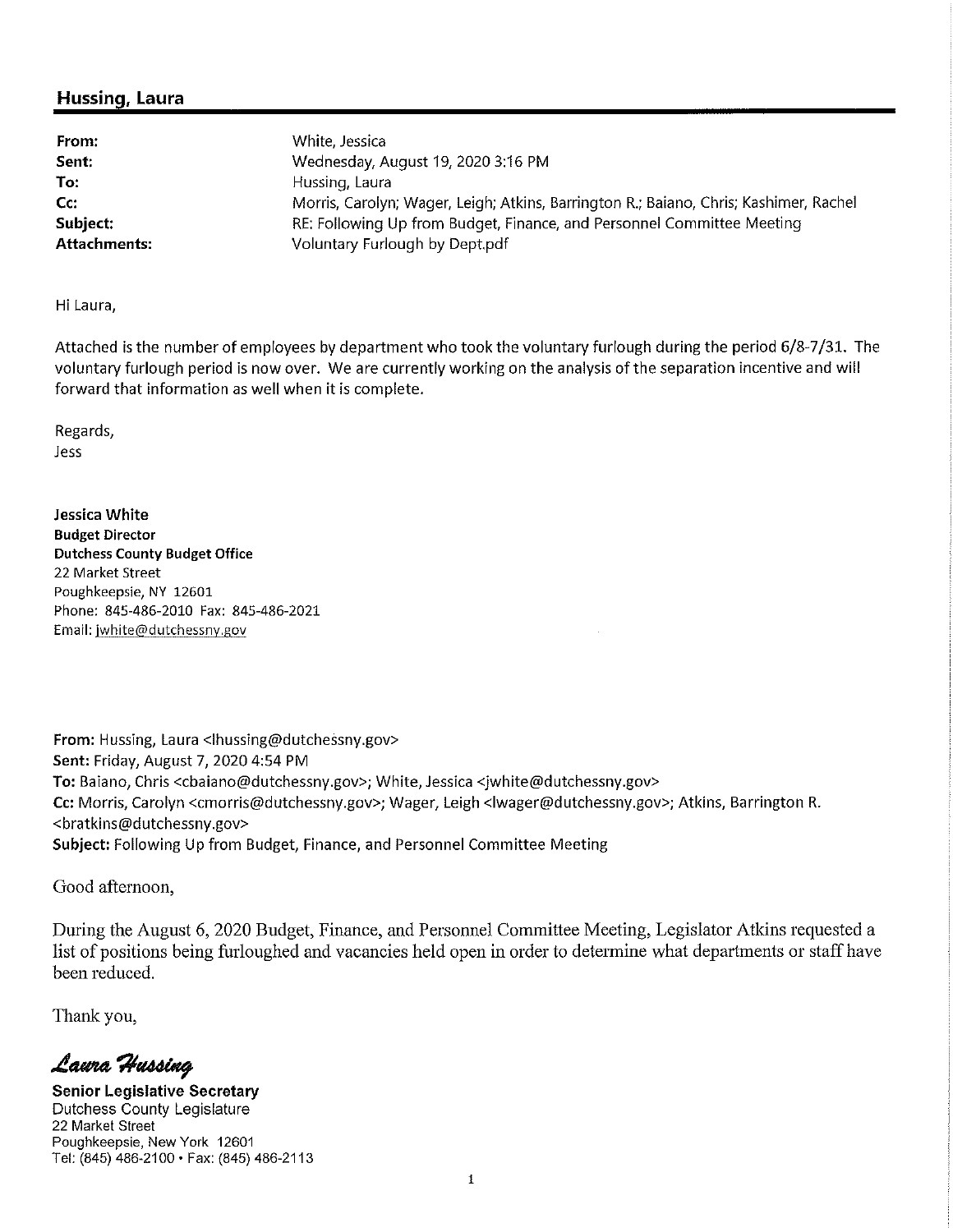Email: *lhussing@dutchessny.gov* OFFICIAL AMERICAN FLAG DISPOSAL SITE



 $\sim 10^6$ 

 $\sim$